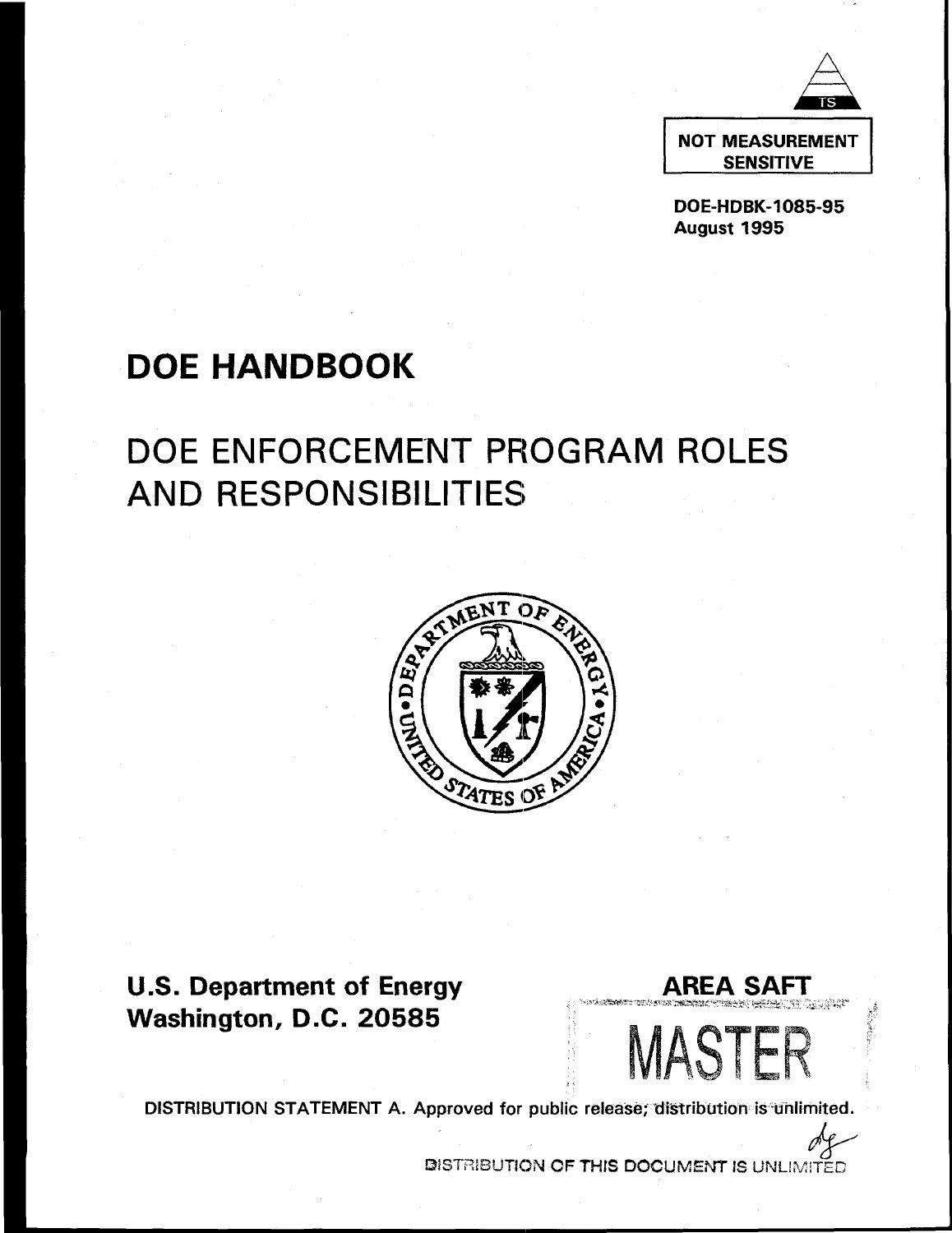This document has been reproduced directly from the best available copy.

Available to DOE and DOE contractors from the Office of Scientific and Technical Information, P.O. Box 62, Oak Ridge, TN 37831; (423) 576-8401.

Available to the public from the U.S. Department of Commerce, Technology Administration, National Technical Information Service, Springfield, VA 22161; (703) 487-4650.

Order No. DE97000776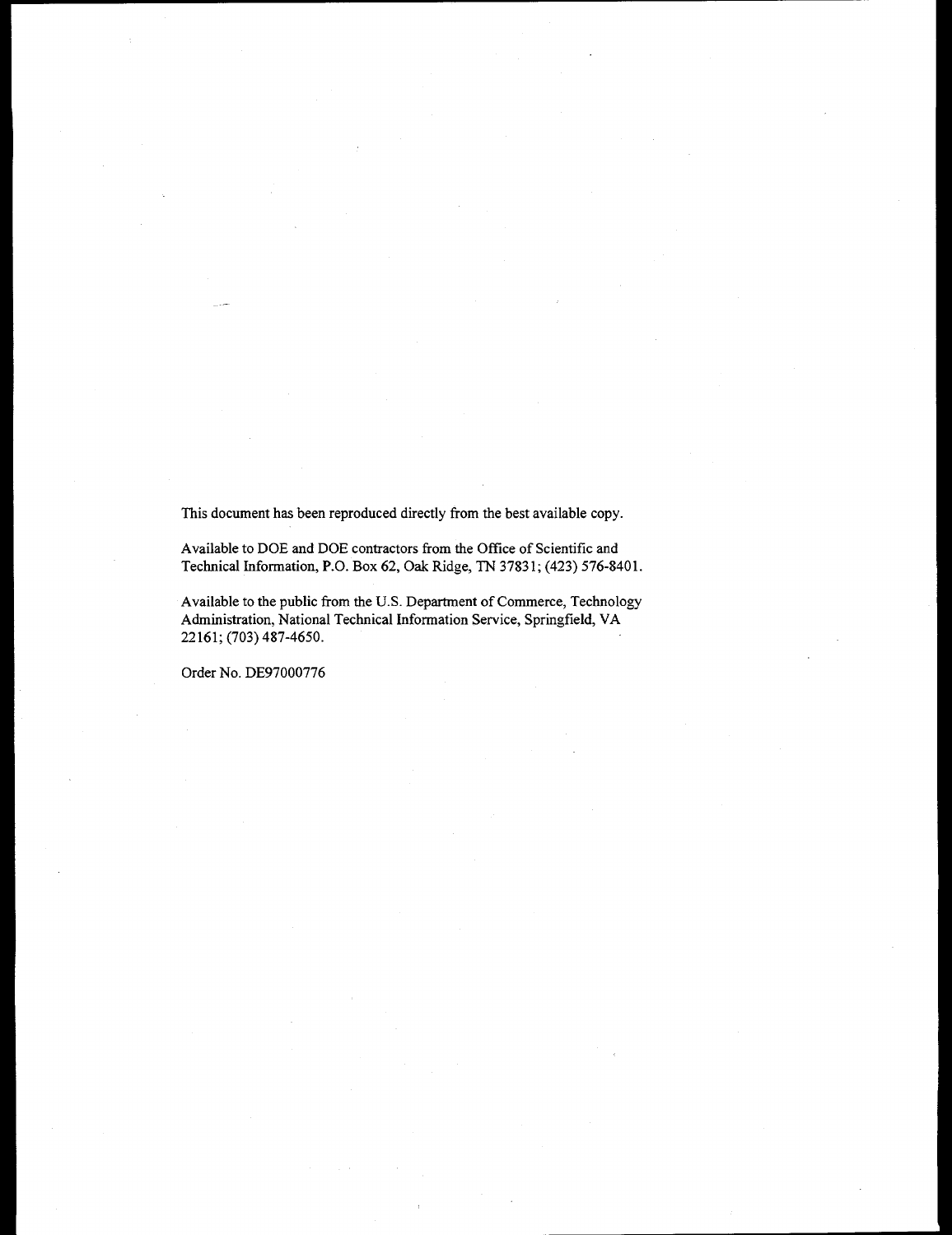# **DISCLAIMER**

**Portions of this document may be illegible** in electronic image products. Images are **produced from the best available original document**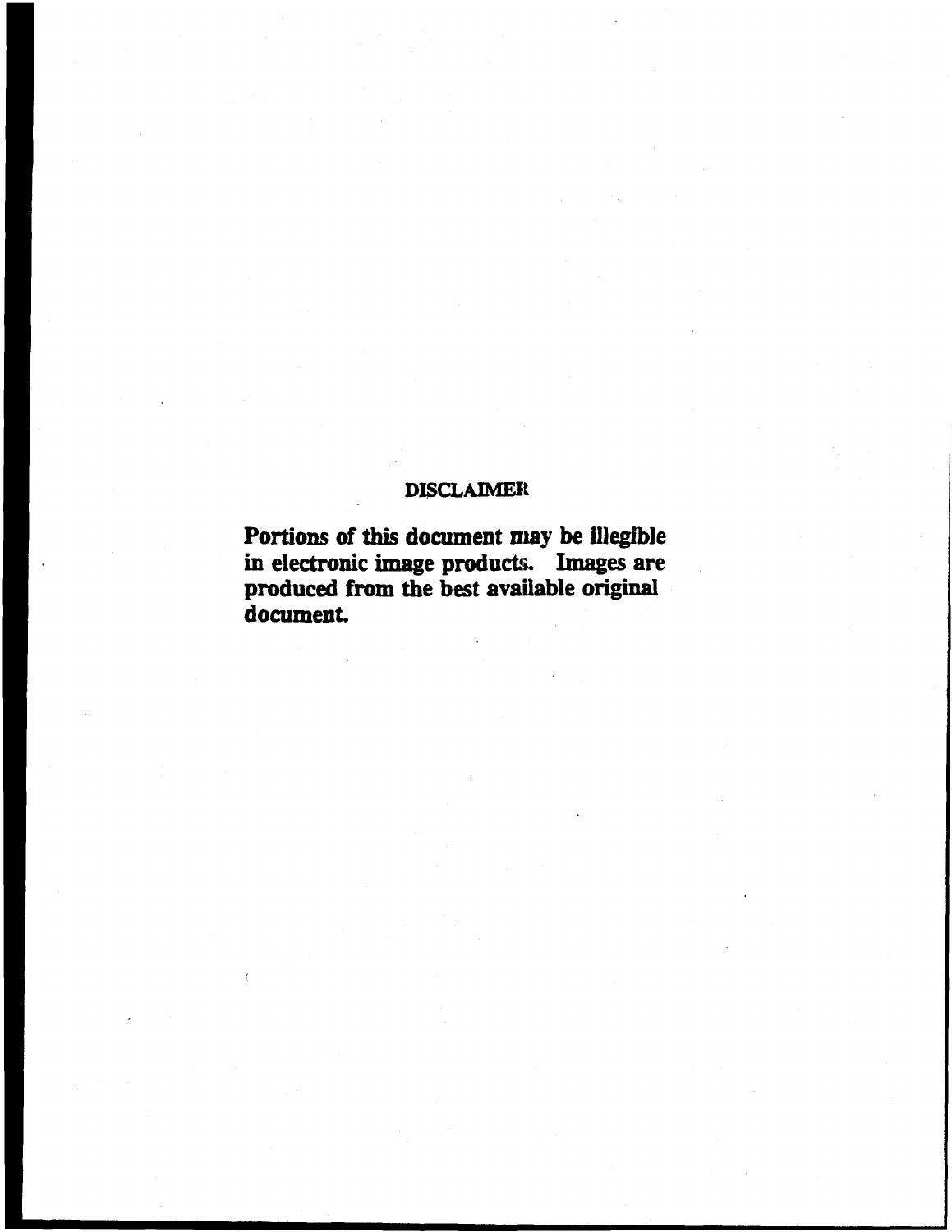## **TABLE OF CONTENTS**

| Enforcement Program Integration with other DOE Program                                               |  |
|------------------------------------------------------------------------------------------------------|--|
| Roles of the DOE Enforcement and Investigation Staff  4                                              |  |
| 3.0 ROLES AND RESPONSIBILITIES FOR NONCOMPLIANCE IDENTIFICATION  5                                   |  |
| 4.0 ROLES AND RESPONSIBILITIES FOR EVALUATIONS AND<br>INVESTIGATIONS OF POTENTIAL RULE VIOLATIONS  6 |  |
|                                                                                                      |  |
|                                                                                                      |  |
|                                                                                                      |  |
| 5.0 ROLES AND RESPONSIBILITIES FOR ENFORCEMENT ACTIONS                                               |  |
| 6.0 ROLES AND RESPONSIBILITIES FOR ENFORCEMENT ACTION<br>IMPLEMENTATION MONITORING/CLOSURE  8        |  |
| <b>ATTACHMENTS</b>                                                                                   |  |
|                                                                                                      |  |
| APPENDIX B: PRICE-ANDERSON INFORMATION CHECKLIST  11                                                 |  |
| FIGURE 1.0: AREAS OF INTEGRATION AND COORDINATION  13                                                |  |
|                                                                                                      |  |

**TABLE 1.0: DOE ENFORCEMENT PROGRAM FUNCTIONAL ROLES AND RESPONSIBILITIES 14**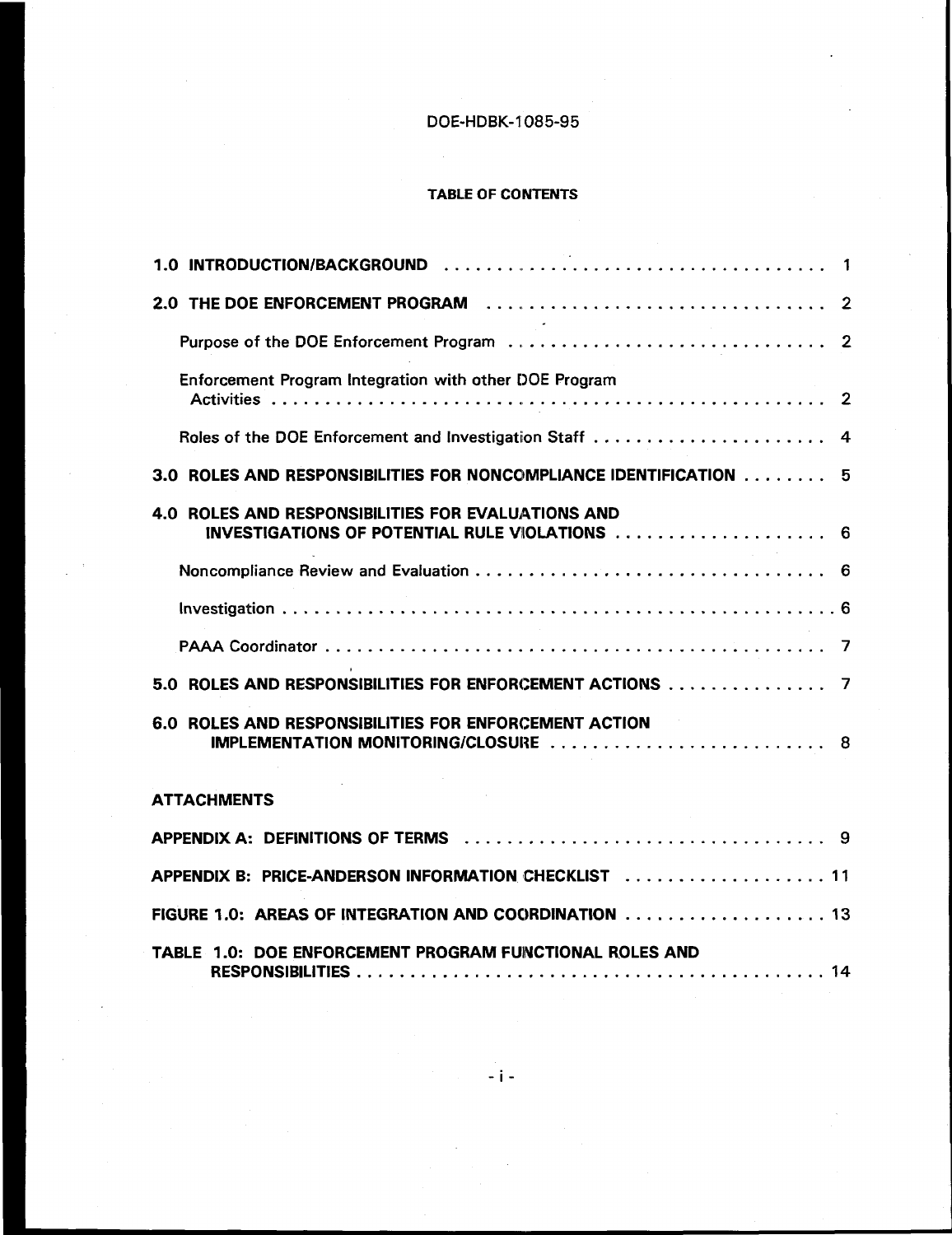# INTENTIONALLY BLANK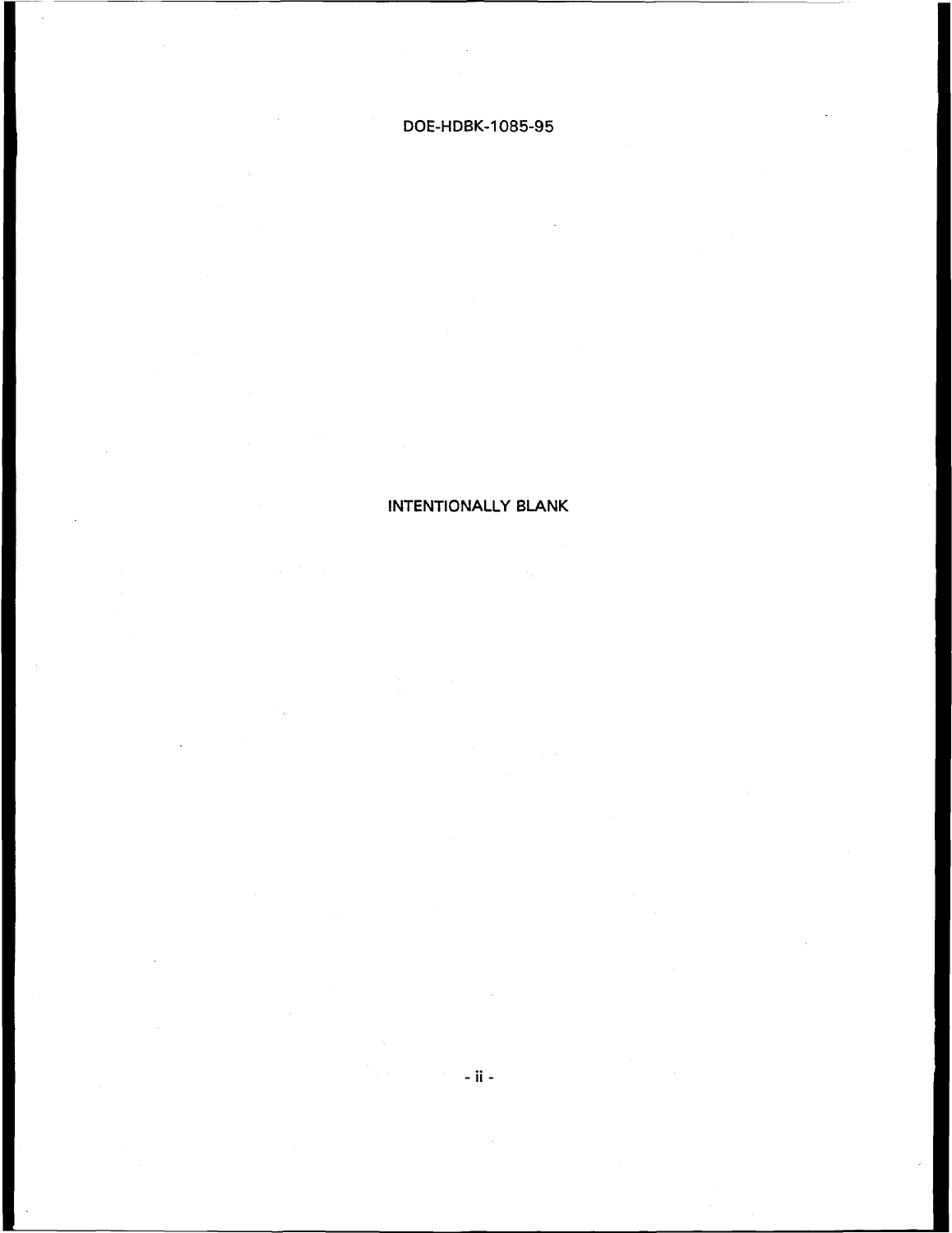#### **1.0 INTRODUCTION/BACKGROUND**

The Price-Anderson Act provides indemnification to DOE contractors who manage and conduct nuclear activities in the DOE complex. In a general sense, the government acts as an insurer for these contractors against any findings of liability arising from the nuclear activities of the contractor within the scope of its contract.

In 1988, the Price-Anderson Amendments Act (PAAA) was signed into law to extend the government insurance program which was about to expire. It differed from the original act in two principal ways. First, it made Price-Anderson coverage mandatory for all management and operating (M&O) contractors, subcontractors and suppliers conducting nuclear activities for DOE. (For the purposes of the statute, "nuclear" includes "radiological.") Second, Congress mandated that DOE change its methods of managing nuclear activities at those sites by requiring DOE to undertake enforcement actions against indemnified contractors for violations of nuclear safety requirements. Thus, indemnification risks would be minimized by minimizing the risk to workers and the public. The benefit of indemnification is accompanied by the availability of sanctions to assure compliance with nuclear safety rules.

For all M&O contractors, subcontractors and suppliers thereto, DOE has the authority to issue Notices of Violation when noncompliances with nuclear safety requirements are identified. In addition, for cases involving for-profit contractors, DOE has the authority to issue fines for violations of nuclear safety rules up to \$100,000 per day per occurrence. Civil penalties are not applicable to individual employees or to contractors specifically exempted by Section 234A(d) of the Atomic Energy Act of 1954 (as amended).

10 CFR Part 820 (Procedural Rules for DOE Nuclear Activities) establishes the legal framework for implementing DOE's Nuclear Safety Enforcement Program. The responsibility for program development and implementation has been assigned to the Enforcement and Investigation Staff in the Office of Environment, Safety and Health. It was recognized early in the process of developing the Enforcement Program, that significant integration with other DOE organizations and programs would be necessary and appropriate. This integration or matrix approach would best use the existing DOE programs and technical resources to assure that the enforcement process properly considers the actual or potential safety significance of a violation when determining an appropriate enforcement sanction.

The achievement of an effective enforcement function that places a priority on proactive contractor compliance assurance programs rather than a heavy enforcement hand, will require a foundation of cooperation and teamwork across DOE organizations.

This Handbook identifies the areas of interface for the DOE Enforcement Program and provides guidance on the roles and responsibilities for these key DOE organizational areas. It is considered a companion to DOE-HDBK-1087-95, "Enforcement Handbook", and DOE-HDBK-1089-95, "Guidance for Identifying, Reporting and Tracking Nuclear Safety Noncompliances." The definitions of key terms used in this handbook are included in Appendix A.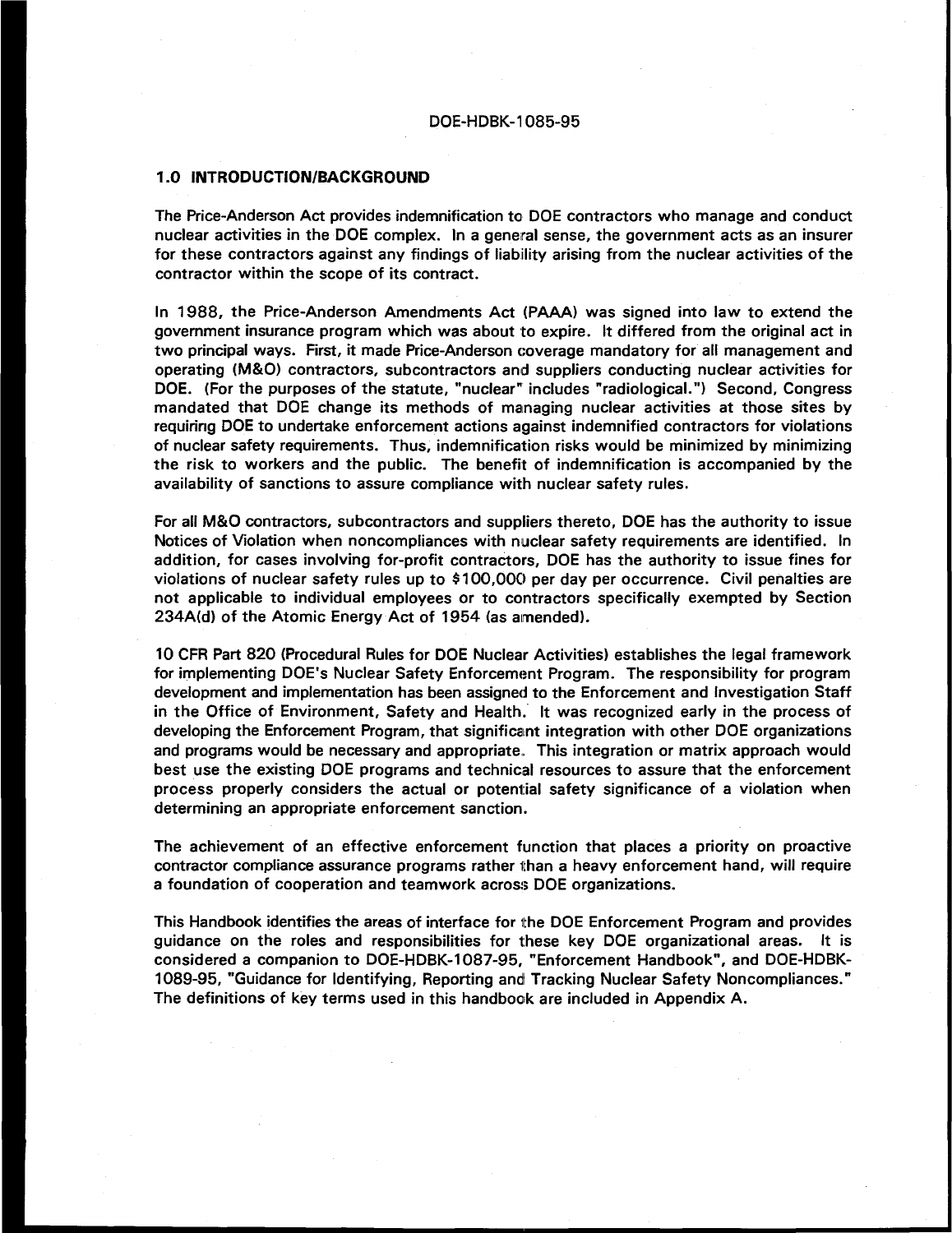#### **2.0 THE DOE ENFORCEMENT PROGRAM**

#### **Purpose of the DOE Enforcement Program**

Appendix A to 10 CFR Part 820 (Enforcement Policy) provides the general framework for DOE's enforcement philosophy. The purpose of the DOE Enforcement Program is to promote and protect the health and safety of the public and workers by doing the following:

- a. Ensuring compliance by DOE indemnified contractors with applicable DOE nuclear safety requirements, and
- b. Providing positive incentives for indemnified contractors to implement effective compliance assurance programs.

The cornerstone of DOE's enforcement philosophy is to encourage DOE contractors to develop and maintain aggressive compliance assurance programs that effectively self assess activities, and promptly identify, report, and correct noncompliances with DOE's nuclear safety requirements. The Enforcement Policy recognizes the benefits of contractor compliance assurance programs that self identify noncompliances, promptly report them to DOE, and implement complete corrective actions. Positive incentives for the contractor, established within the Enforcement Policy, include the enforcement discretion to mitigate and/or waive enforcement penalties and, under certain circumstances, to refrain from issuing a Notice of Violation.

#### **Enforcement Program Integration with other DOE Program Activities**

The major elements of the DOE Enforcement Program are described below. Each of these elements necessitates the cooperation of DOE program, field and enforcement organizations. The roles and responsibilities are discussed in more detail in later sections.

- Approve contractor rule implementation plans.
- Identify potential noncompliances with nuclear safety requirements.
- Evaluate potential noncompliances with nuclear safety requirements for actual or potential safety significance. Forward DOE identified noncompliances to contractors for appropriate reporting.
- Investigate potential violations to determine if facts warrant consideration of enforcement actions.
- Conduct Informal (predecisional) Enforcement Conferences and issue enforcement actions if it is concluded that a violation having the requisite level of safety significance has taken place.
- Monitor implementation/closure of corrective actions.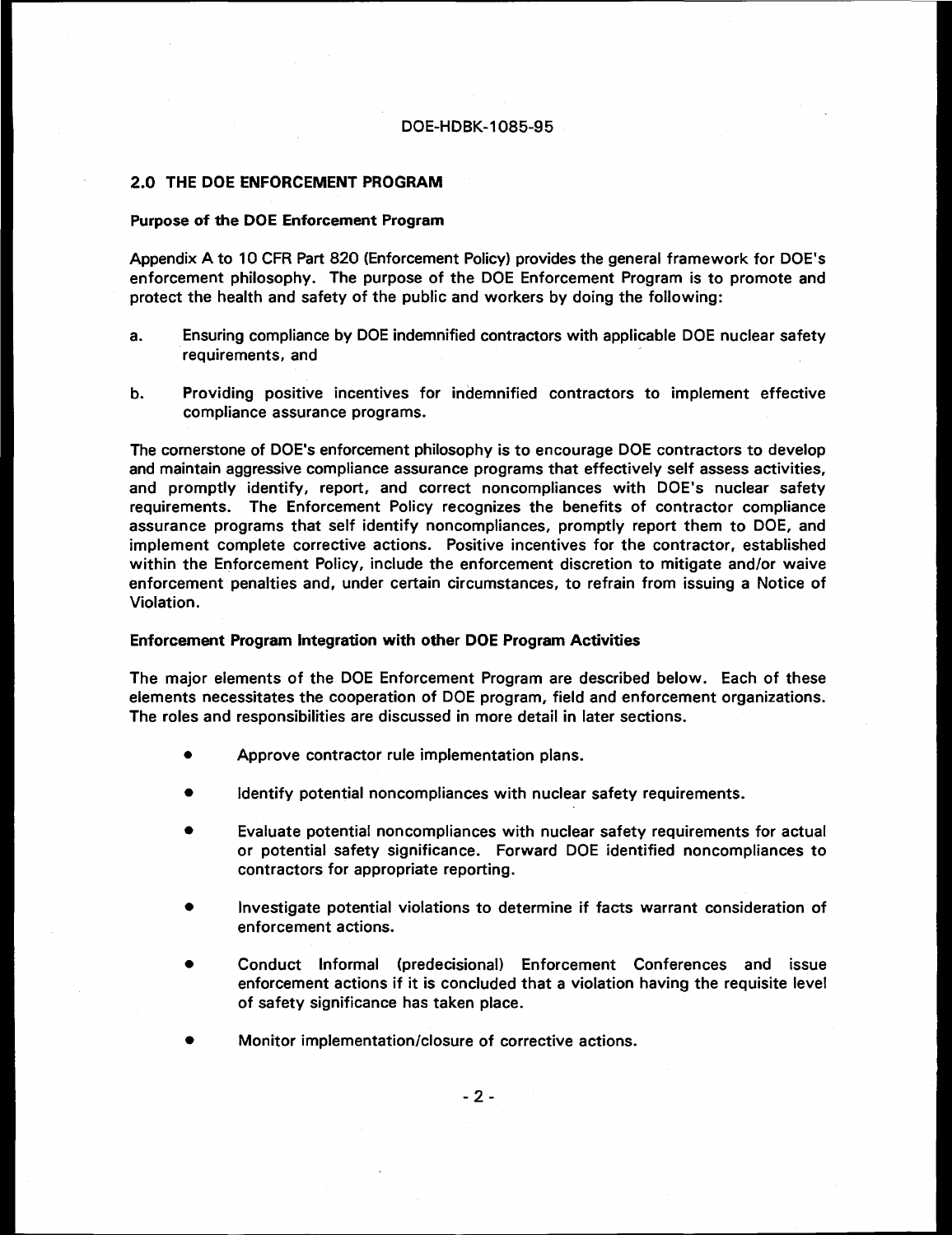- Communicate and clarify the DOE enforcement policy within DOE and to DOE contractors.
- Refine implementation plans to reflect changes in real world priorities.

The basis of the Price-Anderson nuclear safety program is the DOE nuclear safety rules. These rules require M&O contractors to structure implementation plans that (1) identify the scope of activities that need to be accomplished in order to achieve the appropriate threshold of nuclear safety in the DOE complex, (2) prioritize such activities, and (3) fund such activities so they will be implemented in the field. Approval of the implementation plans by DOE Program and Operations Offices constitutes a DOE commitment to fund the activities contained in them on the schedules provided. The rules and the implementation plans are enforceable under the terms set forth in the 10 CFR Part 820, and every DOE Program, Operations and Area Office has a responsibility to assure compliance with them. Additionally, it is the responsibility of the funding offices and the contractors to agree to schedule adjustments with compensatory actions or obtain an exemption if anticipated funding is not received.

The DOE Enforcement Program will rely on the information, knowledge, and resources that exist in other DOE programs to accomplish key compliance activities. This integrated approach is necessary to establish an efficient process and to utilize the best qualified and technically knowledgeable personnel. The primary areas of process integration are as follows: (1) identification of potential noncompliances with nuclear safety requirements; (2) technical and facility knowledge to evaluate the actual or potential safety significance of potential violations; (3) technical support during the investigation process; (4) evaluation of the contractor's corrective actions; (5) and advice to the Enforcement and Investigation Staff throughout the process, including the Informal Enforcement Conference with the contractor, and enforcement actions such as Preliminary Notices of Violation (PNOV's), Notices of Violation (NOV's), and consideration of civil penalties.

While the primary responsibility for identifying and correcting noncompliances with nuclear safety requirements rests with DOE's contractors, an important and necessary component of DOE's implementation of this program is the periodic verification of contractor adherence to established requirements through the DOE assessment of facility activities. DOE has already established such programs to evaluate contractor performance to established regulatory and environmental requirements. These assessments are conducted by DOE Operations Offices, Program Offices, and EH Oversight. The periodic compliance verification of DOE nuclear safety requirements can be integrated into these existing DOE assessment programs. The Enforcement and Investigation Staff, in collaboration with the responsible Field Elements, will evaluate potential noncompliances identified in these assessments in accordance with the criteria set forth in the DOE Enforcement Policy and associated guidance. Noncompliances identified in these assessments will be forwarded to contractors for appropriate evaluation, reporting and development of corrective actions. Additionally, the results of contractor self assessments and external assessments will provide input to the enforcement process.

Under 10 CFR Part 820, the Enforcement and Investigation Staff is responsible for the conduct of evaluations and investigations of potential noncompliances with nuclear safety requirements. The guidance for performing such evaluations and investigations is described in the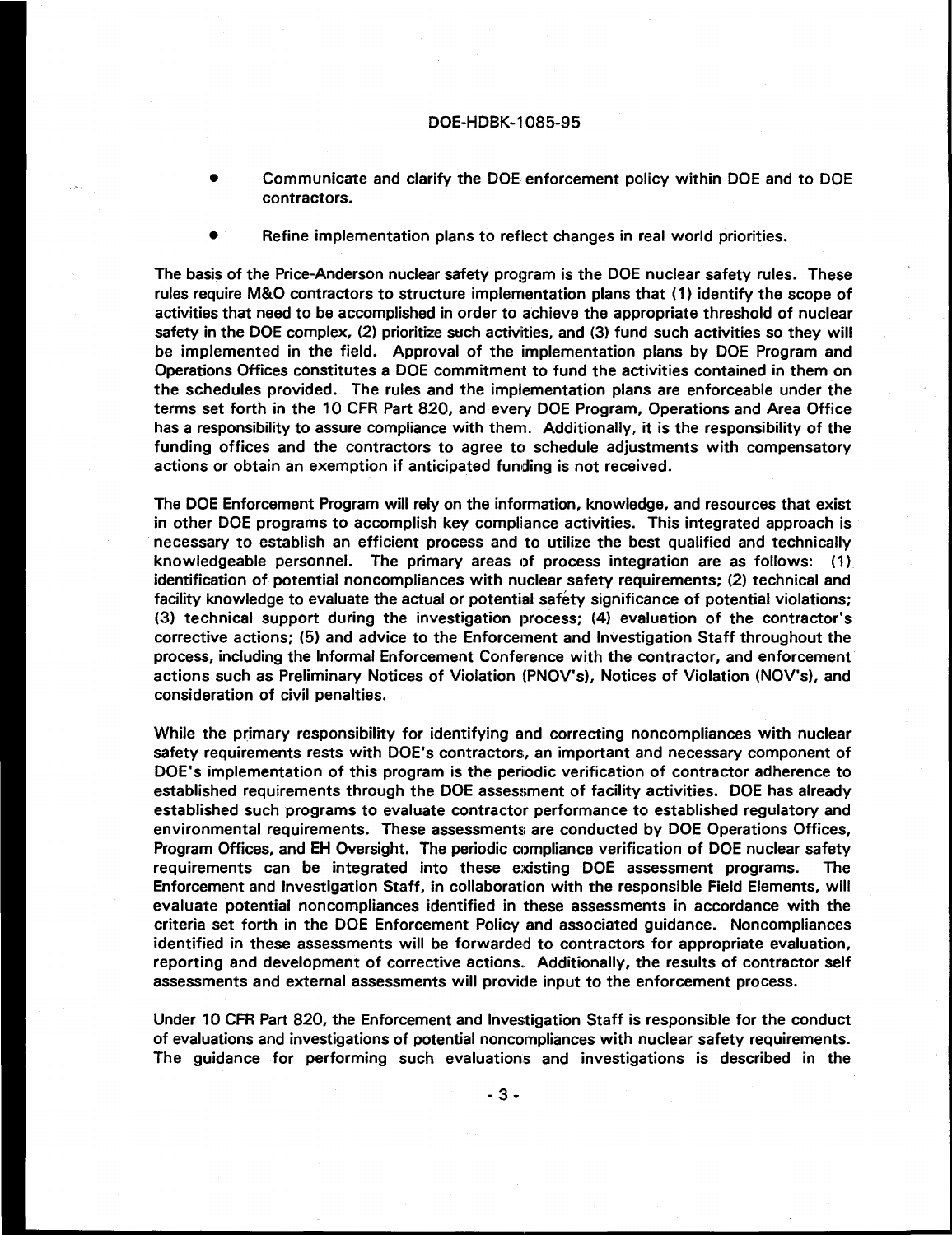"Enforcement Handbook" (DOE-HDBK-1087-95). In the event that the safety significance of a noncompliance warrants an

enforcement action (i.e., a PNOV, NOV and, if necessary, civil penalties), the Enforcement and Investigation Staff has lead responsibility for developing and documenting the evidentiary basis for a recommended enforcement action. The Enforcement and Investigation Staff is also responsible for referring any potential criminal violations to the Department of Justice.

The Enforcement and Investigation Staff, in collaboration with the appropriate DOE Program and Operations Offices will determine when the safety significance of a potential noncompliance warrants an investigation. The Enforcement and Investigation Staff will draw upon matrix support from those organizations within DOE having the necessary specific facility/activity knowledge or the subject matter expertise to provide input to the investigation and evaluation process and to support predecisional Informal Enforcement Conferences. Input to Enforcement and Investigation Staff deliberations on Severity Level, enforcement action documentation (PNOV, NOV), and civil penalties will be obtained as appropriate from Operations and Program Office management.

This approach recognizes that the enforcement evaluation process will require specific and different expertise for each enforcement review, which in the aggregate is not anticipated to be a full time commitment for any one area of expertise. Using existing qualified personnel within other DOE organizations is the most practical way to meet this need, and it emphasizes the role of Price-Anderson enforcement as a vehicle to assuring that management nuclear safety goals will be met. Figure 1.0 illustrates the organization concept.

#### **Roles of the DOE Enforcement and Investigation Staff**

The Enforcement and Investigation Staff, as the principal PAAA enforcement arm of DOE under 10 CFR Part 820, is responsible for the conduct of enforcement investigations, technical evaluations, and conferences; and for recommending issuance of PNOV's, NOV's and civil penalties. This includes responsibility for coordination of PAAA related enforcement activities within DOE and the conduct of technical evaluations and investigations and preparation of the necessary reports to determine whether enforcement sanctions should be considered.

The Enforcement and Investigation Staff, in collaboration with the appropriate Operations and Program Offices, will determine the need for, as well as the level and type of support required to conduct an inquiry as part of the evaluation process, or an investigation. The Enforcement and Investigation Staff will coordinate with the appropriate DOE organizations to support these efforts.

Factors to be considered in concluding what level of activity is needed include the following:

- Whether the facts of an issue are fully known and not in dispute;
- What, if any, additional technical evaluation is necessary to assess the safety significance of a noncompliance;
- What degree of additional documentation beyond that prepared by the contractor is necessary to support a possible enforcement action.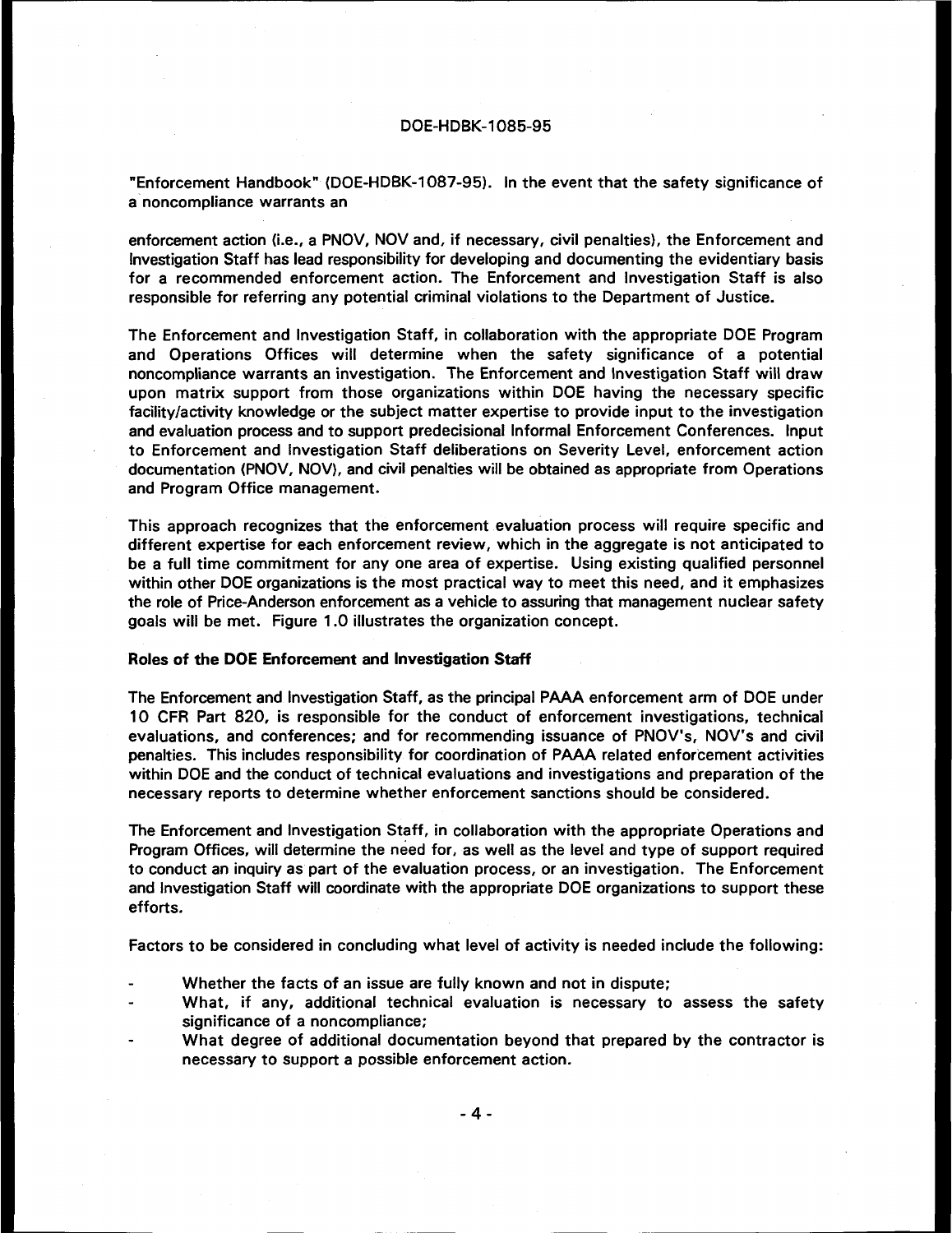More specific guidance for the conduct of evaluations and investigations is contained in the "Enforcement Handbook," DOE-HDBK-1087-95.

#### **3.0 ROLES AND RESPONSIBILITIES FOR NONCOMPLIANCE IDENTIFICATION**

The DOE Enforcement Policy sets forth DOE's strong commitment to positively support contractor efforts to establish effective compliance assurance programs. DOE may substantially mitigate or refrain from issuing a civil penalty or a Notice of violation if the contractor demonstrates an effective process of self identification, prompt reporting to DOE, and correction of noncompliances with nuclear safety requirements.

DOE has established a Noncompliance Tracking System (NTS) which will be typically used as the source of information for identification of the most safety significant potential violations with nuclear safety requirements. DOE contractors can report, into the NTS, noncompliances that meet the thresholds described in the "Guidance for Identifying, Reporting and Tracking Nuclear Safety Noncompliances" (DOE-HDBK-1089-95). Noncompliances below the threshold should be reported and tracked in the contractor's self-tracking process, consistent with the guidance in DOE-HDBK-1089-95. Noncompliances should be reported into the appropriate reporting system in order to obtain consideration for mitigation of enforcement sanctions in accordance with the DOE Enforcement Policy criteria. The thresholds are based on a determination of the actual or potential safety significance associated with the noncompliance. The NTS is accessible to all DOE personnel who are registered users, and DOE Program and Operations Offices are encouraged to monitor contractor reports on the system. The NTS reporting process can use selected information reported in Occurrence Reporting and Processing System (ORPS) with some additional information required to be input directly into the NTS. Specific detailed information on reporting the noncompliance, using the NTS computer software, and attributes of the contractor's self-tracking process is contained in the DOE handbook, DOE-HDBK-1089-95.

Potential noncompliances identified by DOE personnel should be communicated to the contractor for appropriate reporting, either into the NTS (if the noncompliance meets the threshold for NTS reporting, or in the contractor's self-tracking process if below the NTS threshold). If the contractor declines to report a potential noncompliance that meets the threshold for reporting into NTS and DOE believes further review is necessary to resolve the issue, the DOE PAAA Coordinator (described in Section 4) should communicate the issue directly to the Enforcement and Investigation Staff for entry into the NTS and subsequent evaluation as described in this document.

DOE Field and Operations Office personnel are routinely involved with the contractor operations on a day-to-day basis. Part of their responsibilities may include mentoring the contractor and as such they may feel a conflict in the support of enforcement activities. However, their roles should not be viewed as being in conflict with the enforcement activities. All DOE personnel have always had an obligation to identify significant noncompliances with regulatory requirements (including nuclear safety requirements) to the contractor and the Operations Office and to ensure that appropriate corrective actions are taken. To the extent that such matters involve Price-Anderson enforcement issues, the contractor would then be responsible to formally report the noncompliances to DOE through NTS for evaluation.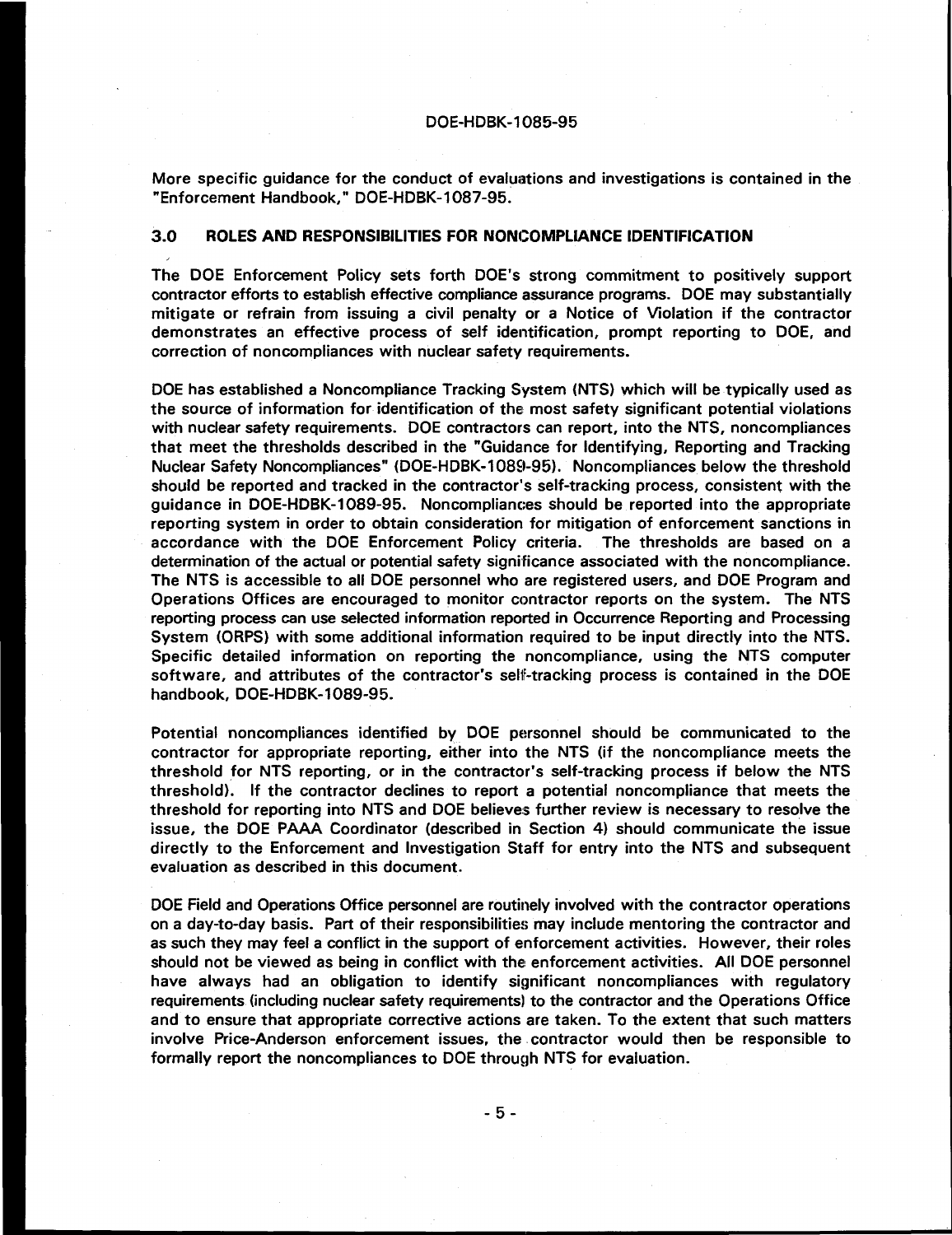Once a noncompliance is reported, the Field or Operations Office will periodically need to provide technical information concerning the facts of the noncompliance to the DOE Field Office PAAA Coordinator and/or the Enforcement and Investigation Staff. If an investigation is needed and technical support from the Field or Operations Office is necessary to assure accurate evaluation of safety significance associated with the issue, the Operations and Program Offices will determine what personnel are appropriate to support this effort.

The assessment process by DOE Operations and Program Offices is an integral part of the overall approach to an effective and credible enforcement program. Therefore, it is essential that the DOE personnel performing assessments have adequate knowledge of the nuclear safety requirements and include the assessment of compliance with rule and rule implementation program and plan requirements in their programs. The Enforcement and Investigation Staff will assist all DOE and contractor personnel in this effort. It is recognized that the free flow of communication between the Enforcement and Investigation Staff, other DOE offices and contractors is essential if this program is to succeed.

#### **4.0 ROLES AND RESPONSIBILITIES FOR EVALUATIONS AND INVESTIGATIONS OF POTENTIAL RULE VIOLATIONS**

#### **Noncompliance Review and Evaluation**

When a potential noncompiiance is reported through NTS to DOE, a member of the Enforcement and Investigation Staff will be assigned to the issue. This individual will be responsible for coordinating the necessary actions with the Field and/or Program PAAA Coordinators and other appropriate technical staff to evaluate the potential noncompliance. The initial actions will include collaboration with the Field and Program PAAA Coordinators to evaluate the initial facts and circumstances surrounding the issue, its actual or potential safety significance; and development of a consensus as to what action, if any, is required to bring the matter to closure. In most cases, sufficient information will be known at this early stage to either convene an informal enforcement or bring the issue to early closure with no action. Guidance on the performance of the noncompliance evaluation, and documentation of the evaluation, is contained in the DOE-HDBK-1087-95.

This evaluation and investigation process, depending on the facts, could be as limited as a phone call (inquiry) to knowledgeable DOE and/or contractor personnel at the applicable Operations or Area Office. Alternatively, it could entail a formal investigation including the assembly of subject matter experts and process/activity experts from the Enforcement and Investigation Staff, Operations or Program Office, or other entity such as the EH oversight staff. These experts will be responsible for developing the factual basis for the conclusion that a violation has occurred. This latter alternative is expected to be necessary in a significantly smaller number of cases. An example of an enforcement information checklist is provided in Appendix B.

#### **Investigation**

If the inquiry determines that a formal investigation is required, the Enforcement and Investigation Staff will take responsibility for establishing a plan for the investigation. The plan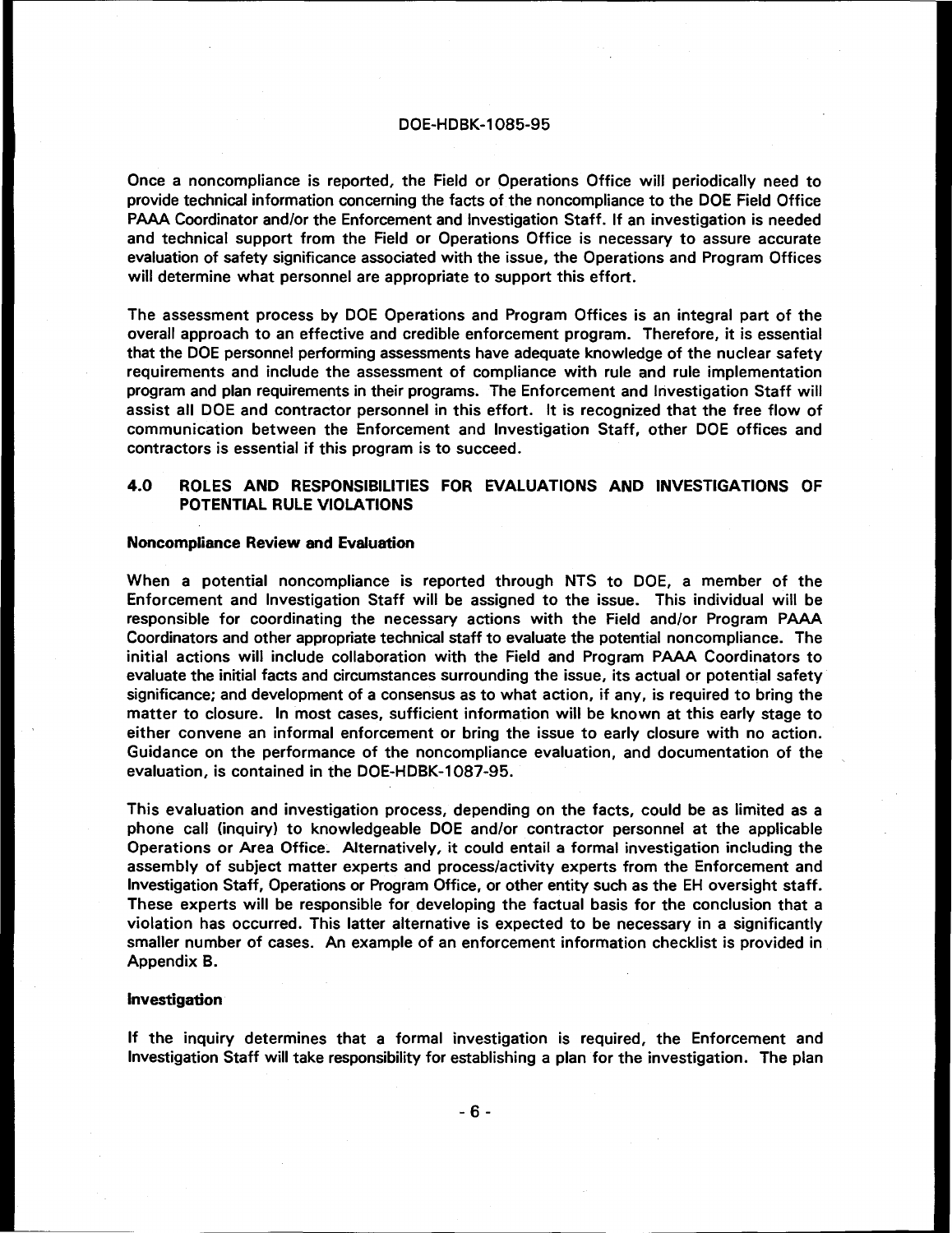will establish the scope of the investigation and if necessary, will identify additional resources by qualification, level of independence, and objectivity required to conduct the investigation. In certain cases, the Field Office will have the best technical knowledge available to assure that the safety significance, unique facility and operating conditions are properly known and understood. In other cases, specialized subject matter experts may be required. Once identified, the investigation team, led by a member of the Enforcement and Investigation Staff, will conduct the investigation

and draft a report detailing their findings. The team leader will be responsible for coordinating the development and issuance of the investigation report. In any case involving potential willful violations that could result in a referral to the Department of Justice, the Enforcement and Investigation Staff will not request participatory technical support from the involved Field Office. Guidance on the conduct and documentation of the investigation process is contained in the "Enforcement Handbook," DOE-HDBK-1087-95.

#### **PAAA Coordinator**

A key to completing this process is to have a formally designated point of contact from each DOE organization. It is desirable that each DOE organization identify a DOE PAAA Coordinator who will be the primary person responsible for interaction with the Enforcement and Investigation Staff and contractor personnel on Price-Anderson matters. Examples of activities performed by this individual would likely include the following:

- Key person to collect information or coordinate with appropriate personnel to provide information and collaborate with the Enforcement and Investigation Staff in evaluating the facts of potential noncompliances reported into the NTS.
- Key person to coordinate the identification of personnel for technical support when necessary to bring an issue to closure.
- Key person to provide status of closure and confirmation of the verification process for closure of safety significant noncompliances.
- Key person to coordinate the periodic evaluation of potential noncompliances of less safety significance tracked locally by the contractor.
- Key person to assure the flow of relevant information between the DOE Field Organization and the Enforcement and Investigation Staff.

#### **5.0 ROLES AND RESPONSIBILITIES FOR ENFORCEMENT ACTIONS**

An informal enforcement conference will be held with the contractor if the investigation or technical evaluation determines that a violation likely occurred, having the requisite safety significance to warrant possible enforcement action. A member of the Enforcement and Investigation Staff will chair the conference, in accordance with 10 CFR Part 820, and ultimately has the statutory responsibility to recommend enforcement sanctions.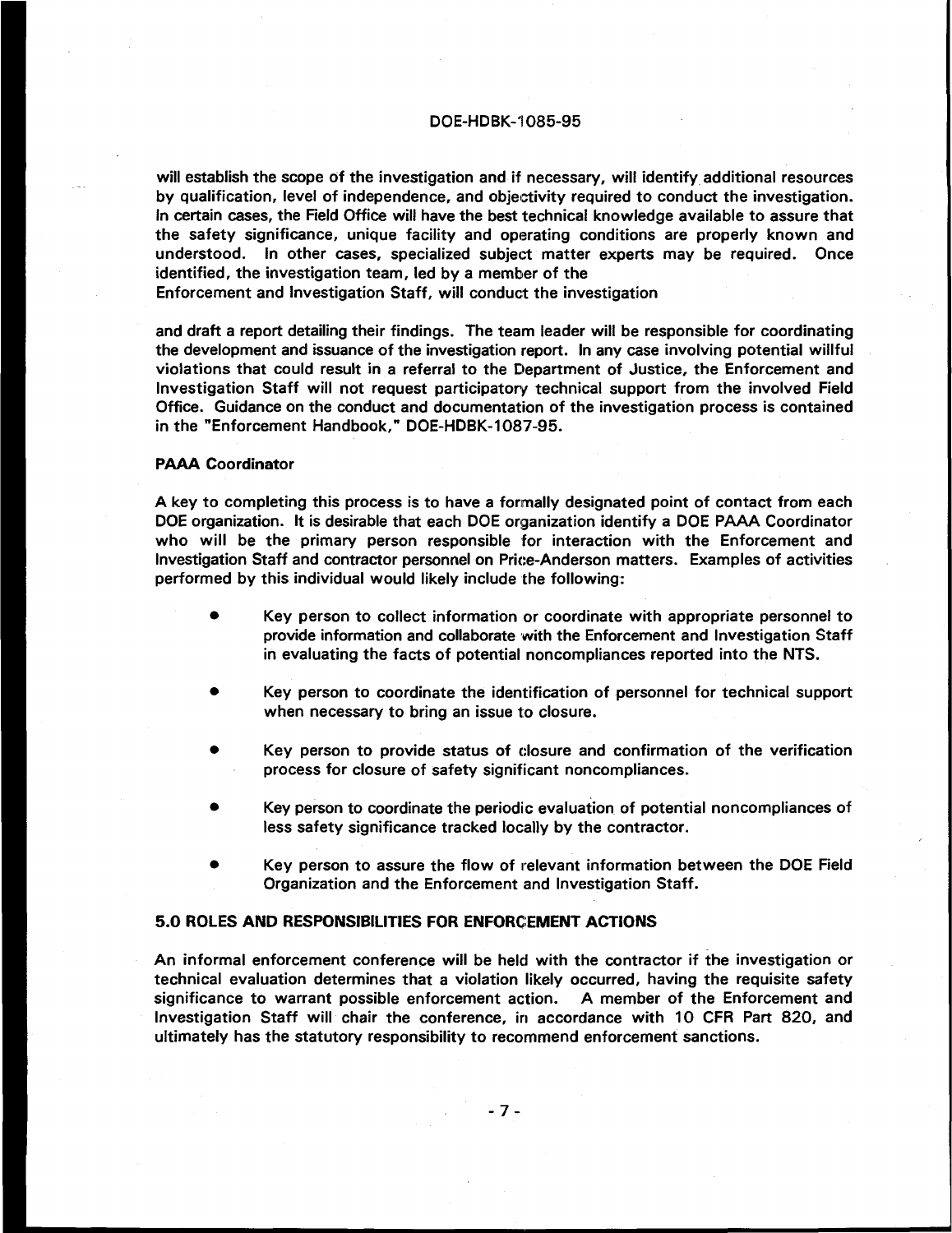During this conference the facts and circumstances surrounding the violation will be discussed, including the actual or potential safety significance of the violation, comprehensiveness of corrective action, and other issues relevant to making a reasonable determination whether an enforcement sanction should be proposed. DOE Field, Program Office management and appropriate technical staff should actively participate in the ensuing dialogue with the contractor to ensure the facts and technical issues surrounding the violation, as well as the corrective actions proposed to rectify the violation are understood and properly considered. It is particularly important that the appropriate representative of the DOE management team from the cognizant Operations Office attend the conference to advise the Enforcement and Investigation Staff during post conference deliberations by DOE, regarding any proposed enforcement sanction. Guidance on the notification, conduct and documentation of these informal enforcement conferences is contained in the "Enforcement Handbook," DOE-HDBK-1087-95.

The Enforcement and Investigation Staff will also solicit input from the Operations and Program Office personnel in deliberating appropriate Severity Level, enforcement action documentation and possible civil penalty. Information in these areas will also be communicated through the DOE PAAA coordinator to appropriate Operations and Program Office management for information prior to formal issuance. In accordance with 10 CFR Part 820, the Director, Enforcement and Investigation Staff, is responsible for preparation and issuance of proposed enforcement actions. Guidance on the process, methods and format for such enforcement actions is also contained in the "Enforcement Handbook," DOE-HDBK-1087-95.

#### **6.0 ROLES AND RESPONSIBILITIES FOR ENFORCEMENT ACTION IMPLEMENTATION MONITORING/CLOSURE**

The Enforcement and Investigation Staff will work closely with the involved DOE Operations and Area Offices to monitor and evaluate the closure of selected violations including the implementation of corrective actions. Contractors will be requested to identify the completion of corrective actions and to report that information in the NTS. If satisfactory progress is not made in the closure of violations within the time frames committed by the contractor and agreed to by DOE, the Enforcement and Investigation Staff may request input from the applicable Operations Office to determine if the appropriate progress to resolve the violation is taking place.

Consistent with existing practices, once a violation is reported closed by the contractor, the DOE Field Office should periodically validate that the corrective action has been implemented and is adequate to prevent recurrence. The contractor is responsible for closing the noncompiiances in NTS. Commitment to perform a corrective action in the future is not sufficient basis to close a noncompliance. In addition, for certain violations, the Enforcement and Investigation Staff may request that the Operations Office continue to monitor the effectiveness of the corrective actions through their routine assessment program.

- 8 -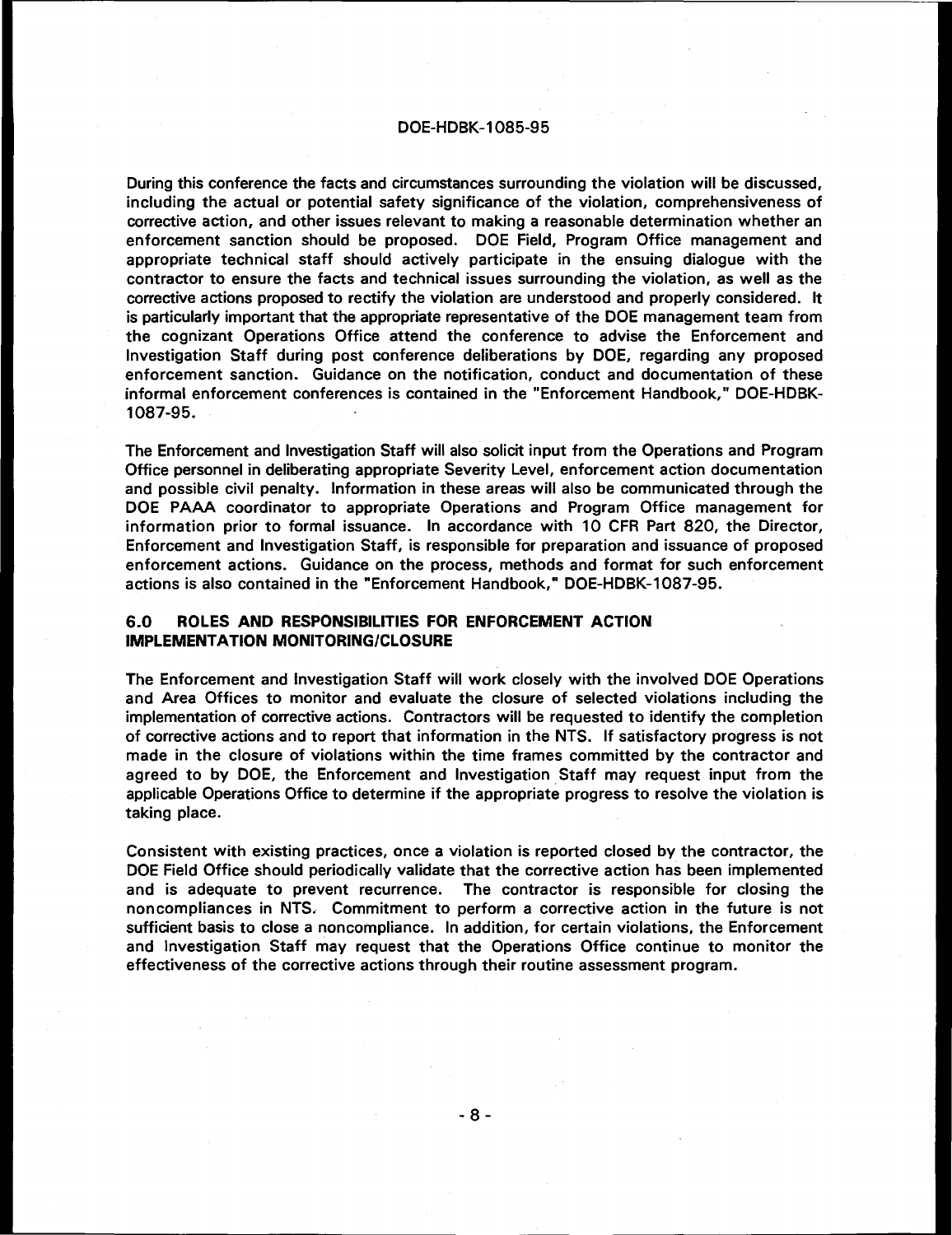#### **APPENDIX A**

#### **DEFINITION OF TERMS**

**Enforcement Policy** - The enforcement policy is provided in 10 CFR Part 820, Appendix A.

**Inquiry** - Informal fact gathering part of the evaluation process, conducted by the Enforcement and Investigation Staff to assist in the determination whether an investigation is necessary.

**Investigation** - **A** formal gathering and review of the facts associated with a noncompliance to determine if an enforcement action is warranted.

**Noncompliance** - A noncompliance with a nuclear safety requirement or a commitment in an approved Rule implementation plan. The terms noncompliance and violation as essentially interchangeable in that both terms connote a failure to comply with an applicable nuclear safety requirement.

**Reportabie Noncompliance** - A noncompliance with a nuclear safety requirement. An NTS reportabie noncompliance is one which meets or exceeds the threshold values established by the Office of Enforcement and Investigation in DOE-HDBK-1089-95.

**Violation** - See Noncompliance Definition.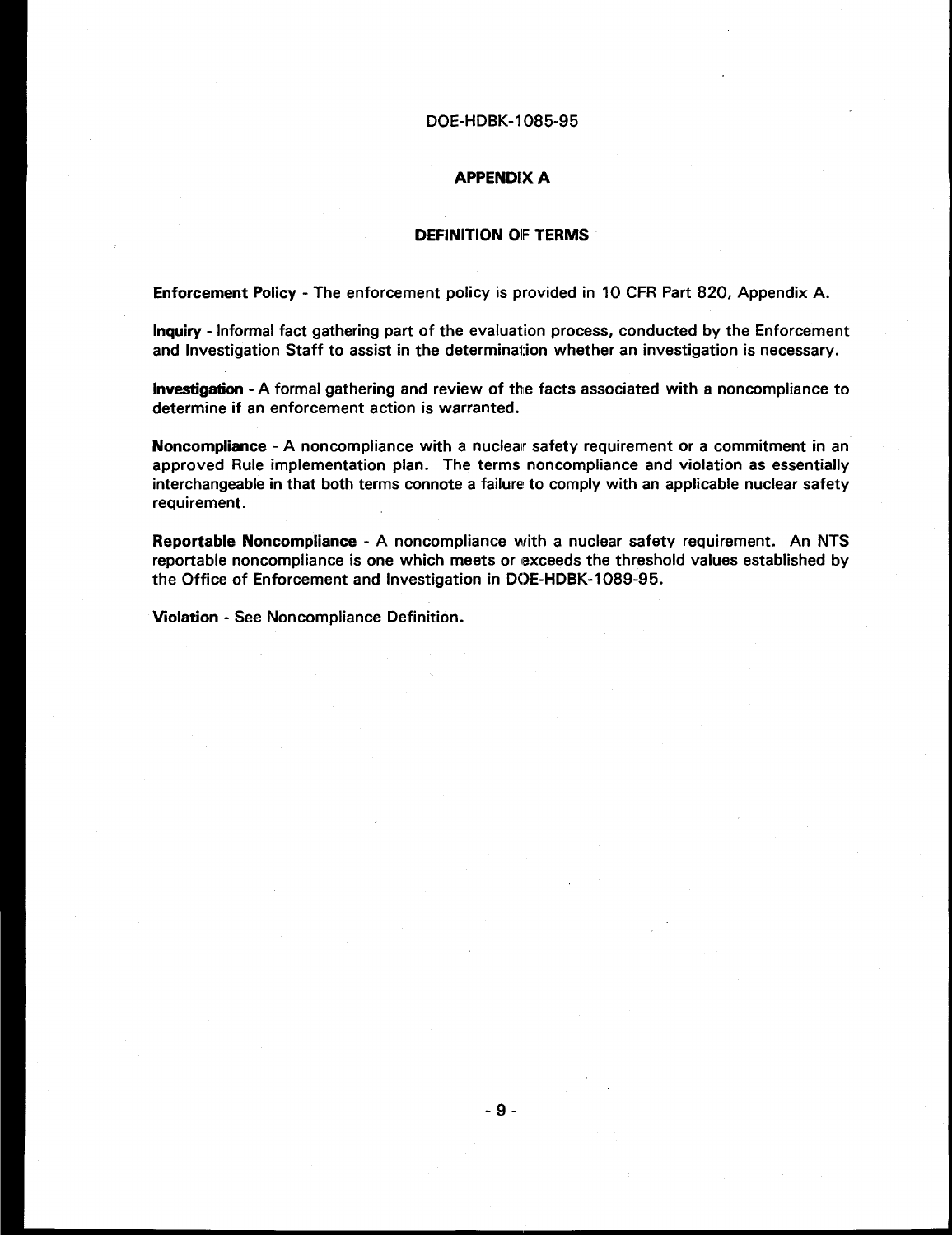# INTENTIONALLY BLANK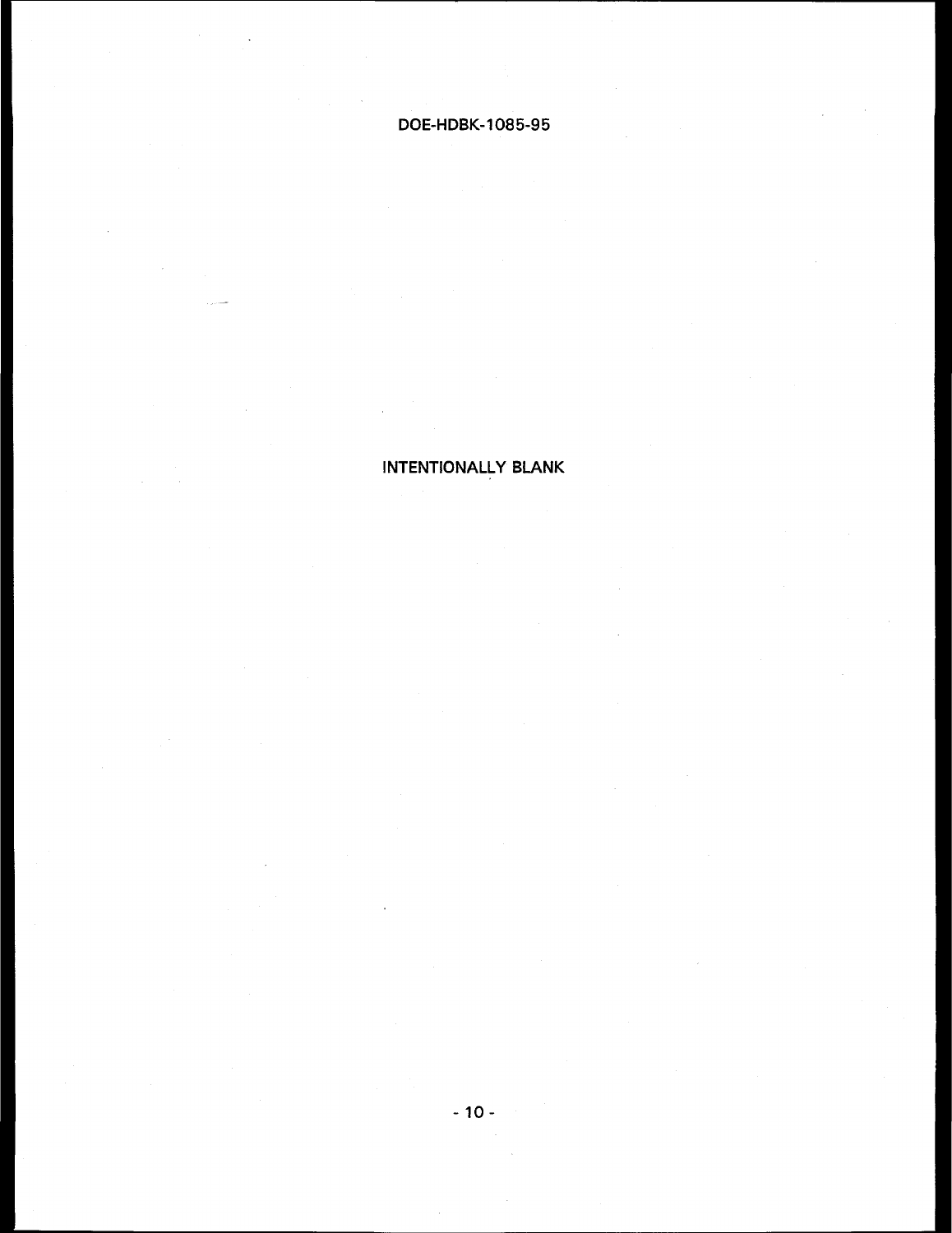#### APPENDIX B

#### PRICE-ANDERSON INFORMATION! CHECKLIST

Note: This checklist is presented as a guideline for gathering and arranging enforcement-related information. However, it should not be considered prescriptive, nor in all cases will it be allencompassing.

## REQUIREMENT

What requirement or commitment was violated? What specific subsection of a rule or what portion of a rule implementation plan was not met?

#### STATEMENT OF VIOLATION

- 1. How was the requirement or commitment violated?
- 2. By whom (individual's title) was the requirement or commitment violated?
- 3. When was the requirement or commitment violated and what was the duration of the violation?

#### **CONTEXT**

- 1. What were the circumstances surrounding the violation (such as system configuration and operational conditions for operating facilities)?
- 2. How, when, and by whom (contractor, DOE, or other) was the violation discovered?
- 3. Was the violation the result of a self-disclosing event?

#### ROOT CAUSE/CORRECTIVE ACTION

- 1. What was the apparent root cause (and contributing causal factors) for the violation?
- 2. What short-term corrective and remedial action was taken and when was it taken?
- 3. Did DOE have to intervene to accomplish satisfactory short-term corrective and remedial action and, if so, to what degree?
- 4. Were the contractor's corrective actions comprehensive or narrowly focused?

#### ENFORCEMENT SIGNIFICANCE

- 1. What was the actual safety consequence of the violation (e.g., overexposure, release of radiation, inoperable safety system, degraded system, programmatic breakdown, etc.)?
- 2. What was the potential safety consequence of the violation?
- 3. Are there other circumstances surrounding the violation which increase or decrease its significance (e.g., appearance of willfulness, careless disregard, or immediate identification through programs already in place and comprehensive corrective actions)?
- 4. Was management aware or should it have been aware of the violation?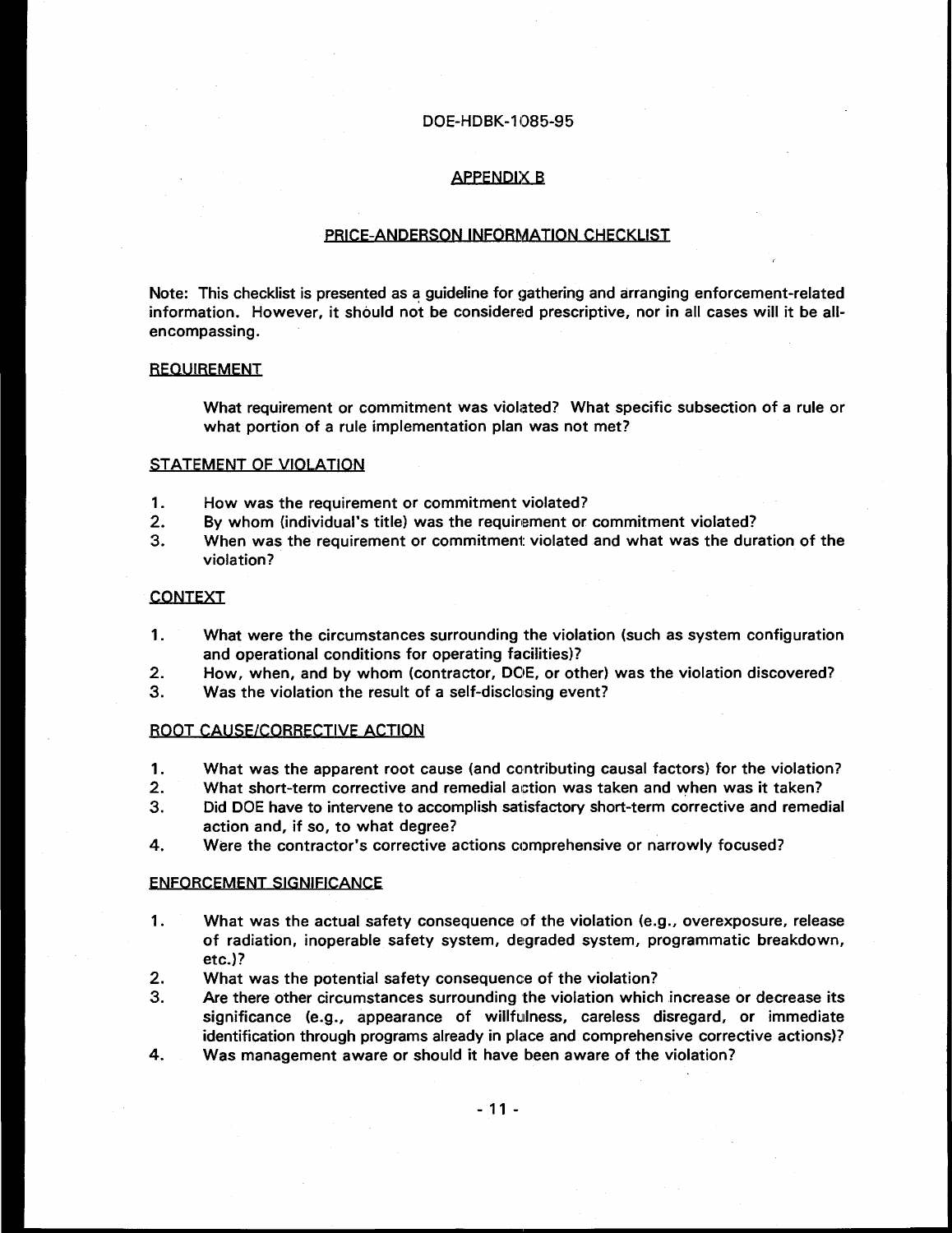- 5. Is there evidence that management was involved directly or indirectly in the violation and to what extent?
- 6. Is the violation a repetitive violation or similar to past violations? If so, should the previous corrective actions have been adequate to prevent recurrence?
- 7. Is the identified violation and supporting findings indicative of programmatic problems?

#### ADDITIONAL FACTORS

- 1. If the violation was a result of a self-disclosing event, did the contractor demonstrate initiative in identifying the root cause?
- 2. Did the violation occur as the result of written direction from DOE?
- 3. Were there prior opportunities for the contractor to identify the violation, such as through self audits?
- 4. Does the violation represent another example of poor performance or does it represent an isolated occurrence?
- 5. Were there multiple examples of a particular violation?
- 6. Did the duration of the violation add particular significance to the issue?

#### REPORTABILITY

- 1. Were the conditions leading to the violation required to be recorded and, if so, what was the applicable recording requirement?
- 2. Was the event that resulted in the violation required to be reported and, if so, what was the applicable reporting requirement?
- 3. Was the violation reported and, if so, when and by whom was it reported?
- 4. If the violation was reported, but the report was late, why was the report late?
- 5. Was the report complete and accurate?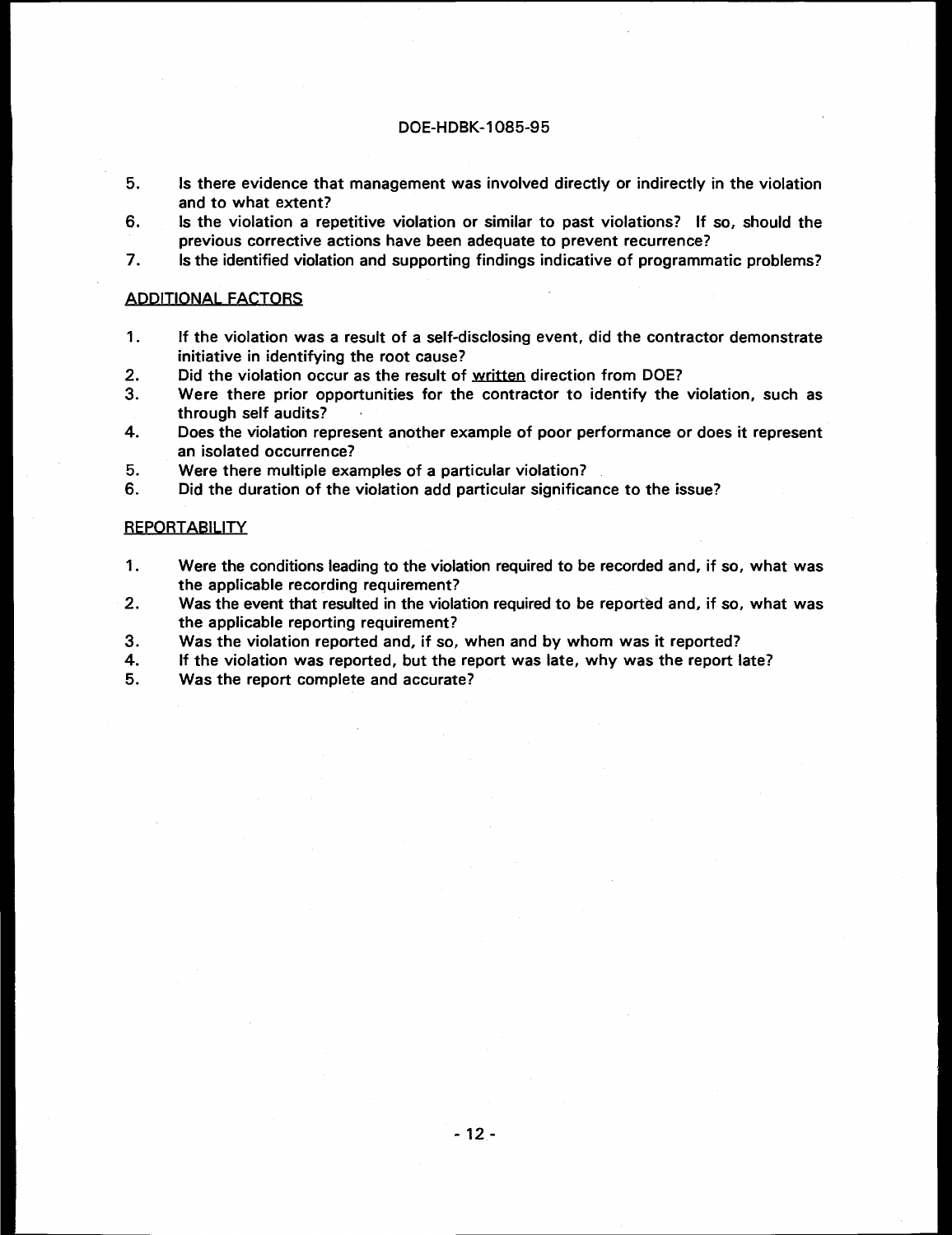#### **FIGURE 1.0**

# ENFORCEMENT AND INVESTIGATION ORGANIZATION AREAS OF INTEGRATION AND COORDINATION

**MATRIX SUPPORT INTEGRATION**

**COORDINATION/COMMUNICATION**



## **DOE ENFORCEMENT PROGRAM**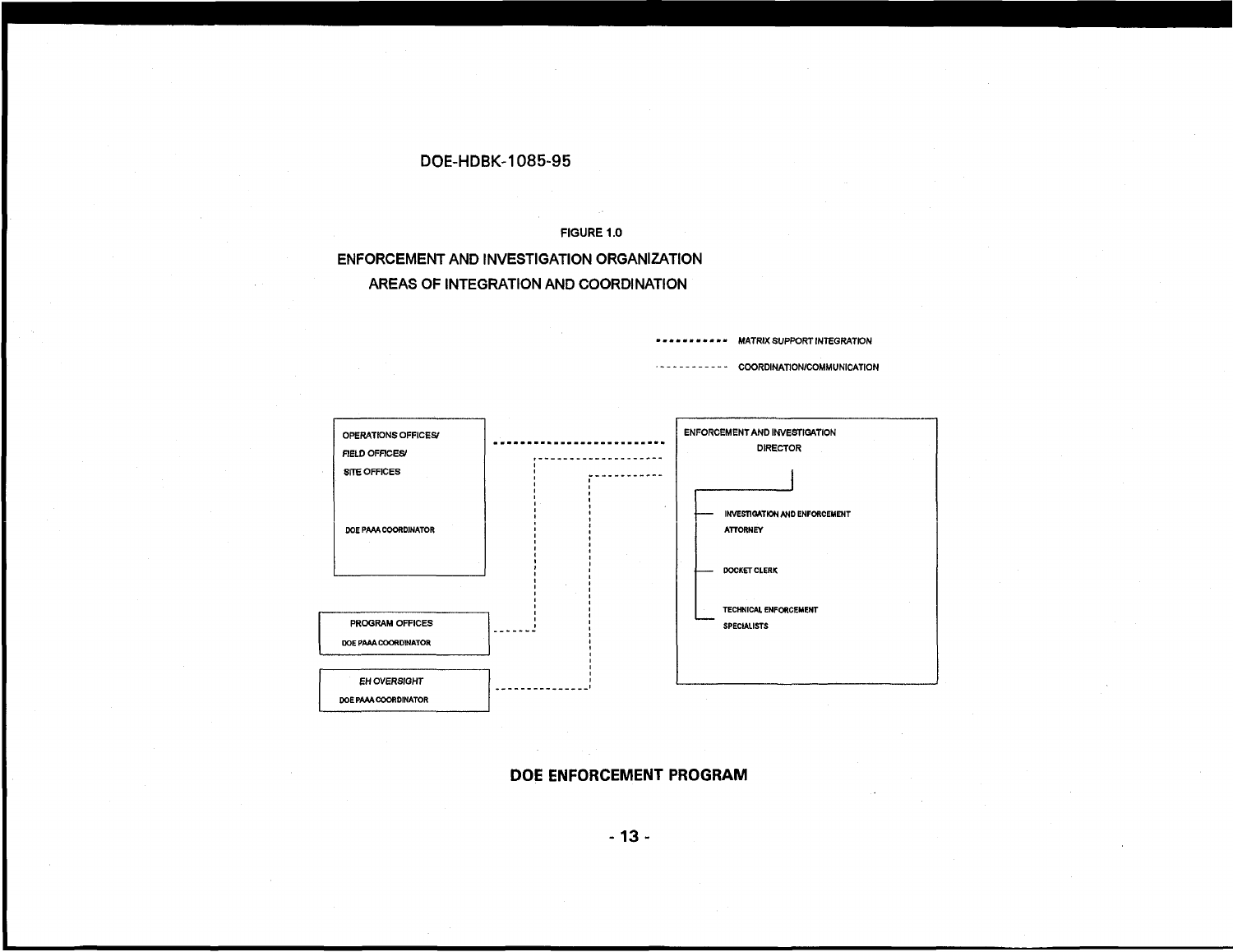# **FUNCTIONAL ROLES AND RESPONSIBILITIES**

| FUNCTIONAL AREAS                             | EH STANDARDS ORGANIZATION                                                                                                                                                                       | DOE PROGRAM OFFICES                                                                                                                                                                          | DOE OPERATIONS/FIELD<br><b>OFFICES</b>                                                                                                                                                                                                                                                                                                                                    | ENFORCEMENT & INVESTIGATION STAFF                                                                                                                                                                                                                                               |
|----------------------------------------------|-------------------------------------------------------------------------------------------------------------------------------------------------------------------------------------------------|----------------------------------------------------------------------------------------------------------------------------------------------------------------------------------------------|---------------------------------------------------------------------------------------------------------------------------------------------------------------------------------------------------------------------------------------------------------------------------------------------------------------------------------------------------------------------------|---------------------------------------------------------------------------------------------------------------------------------------------------------------------------------------------------------------------------------------------------------------------------------|
| REGULATORY POLICY AND<br><b>PROGRAMS</b>     | Develops nuclear safety<br>rules, standards, and policy.                                                                                                                                        | Provides program direction,<br>policy guidance, and<br>funding.                                                                                                                              | Develops organizational<br>infrastructure to support<br>implementation of PAAA<br>regulatory policy and<br>program requirements.                                                                                                                                                                                                                                          | Develops and maintains DOE<br>Enforcement Policy and<br>coordinates with DOE field and<br>Program elements to ensure<br>consistent application of PAAA<br>requlatory mechanisms and<br>Enforcement Policy across the<br>complex.                                                |
| IMPLEMENTATION OF<br>REGULATORY REQUIREMENTS | Develops quidance documents<br>and issues technical<br>standards on acceptable ways<br>to implement rule<br>requirements.<br>Approves requests for<br>exemptions for 10 CFR 834 &<br>835 rules. | Approves implementation<br>plans and schedules<br>including funding<br>commitments.<br>Approves/disapproves<br>requests for exemptions for<br>$10$ CFR 830 rules                             | Reviews and makes<br>recommendations to Program<br>Office regarding approval<br>of PAAA implementation<br>plans to meet requirements<br>or approves plans as<br>delegated by Program<br>Offices.<br>Reviews and makes<br>recommendations for<br>approval of modifications<br>to implementation plans.<br>Approval authority may be<br>delegated to Ops Office.            | Coordinates with DOE Field and<br>Program elements to facilitate<br>development, review and approval<br>of implementation plans by DOE<br>line management and the<br>contractors.                                                                                               |
| COMPLIANCE VERIFICATION<br>AND REPORTING     | Assists DOE Ops/Field Offices<br>as requested to resolve<br>programmatic problems or to<br>evaluate and correct downward<br>performance trends.                                                 | Assists Ops/Field Offices<br>in periodic assessments of<br>contractor compliance with<br>applicable regulatory<br>requirements.<br>Provides quidance on<br>compliance assurance<br>programs. | Routinely assesses<br>contractor compliance with<br>applicable nuclear safety<br>requirements and identifies<br>to contractor potential<br>violations for reporting<br>and corrective action.<br>Reviews contractor<br>identified violation, and<br>when appropriate,<br>recommends review of<br>certain cases to<br>Enforcement Staff for<br>enforcement considerations. | Reviews and tracks identified<br>noncompliance and determines need<br>to initiate enforcement<br>investigation process based on<br>safety significance & other<br>considerations set forth in 10<br>CFR 820.<br>Identifies generic problems and<br>downward performance trends. |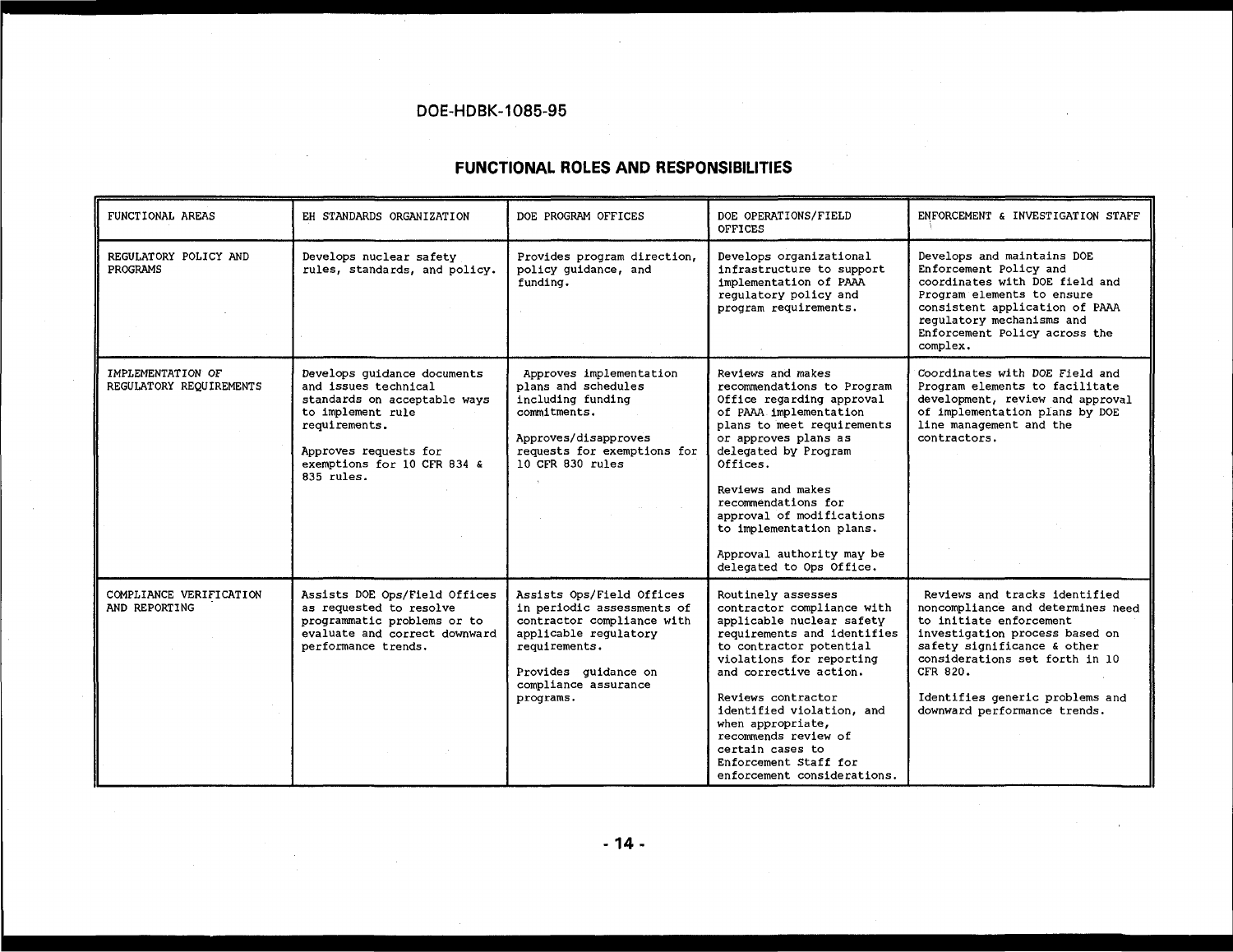| FUNCTIONAL AREAS                               | EH STANDARDS ORGANIZATION                                                                                  | DOE PROGRAM OFFICES                                                                                                                                                                    | DOE OPERATIONS/FIELD<br><b>OFFICES</b>                                                                                                                                                                              | ENFORCEMENT & INVESTIGATION STAFF                                                                                                                                                                                                 |
|------------------------------------------------|------------------------------------------------------------------------------------------------------------|----------------------------------------------------------------------------------------------------------------------------------------------------------------------------------------|---------------------------------------------------------------------------------------------------------------------------------------------------------------------------------------------------------------------|-----------------------------------------------------------------------------------------------------------------------------------------------------------------------------------------------------------------------------------|
| <b>ENFORCEMENT</b><br>INVESTIGATIONS/REVIEW    | Provides technical<br>interpretations on standards<br>to support investigations and<br>evaluation process. | Provides technical<br>assistance as necessary to<br>support conduct of<br>enforcement investigation/<br>review.                                                                        | Assists Enforcement Staff<br>in investigation of<br>potential violation to<br>determine appropriate<br>course of action based on<br>safety significance of<br>violation and PAAA<br>Enforcement Policy<br>criteria. | Conducts follow-up investigations<br>of potential violations as<br>necessary to develop sufficient<br>evidence from which to make<br>enforcement decisions.                                                                       |
| ENFORCEMENT ACTIONS                            | Provides technical guidance<br>to all organizations on<br>requirements.                                    | Participates in enforcement<br>conferences to evaluated<br>contractor<br>responses/corrective<br>actions and advises<br>Enforcement Staff as to<br>appropriate enforcement<br>actions. | Participates in enforcement<br>conferences to evaluate<br>contractor<br>responses/corrective<br>actions and advises<br>Enforcement Staff as to<br>appropriate enforcement<br>sanctions.                             | Presides over enforcement<br>conferences and issues Notices of<br>Violation with or without civil<br>penalties.<br>Processes contested cases and<br>develops evidentiary support to<br>sustain proposed enforcement<br>sanctions. |
| REVIEW AND EVALUATION OF<br>CORRECTIVE ACTIONS | As requested, assists DOE<br>Ops/Field elements in<br>development of corrective<br>actions.                | Facilitates, reviews, and<br>approves funding as<br>necessary for required<br>corrective actions.                                                                                      | Evaluates corrective<br>actions and advises<br>Enforcement Staff on<br>acceptability and<br>comprehensiveness of<br>proposed or completed<br>actions.                                                               | Considers comprehensiveness and<br>promptness of corrective actions<br>as part of civil penalty<br>mitigation process.                                                                                                            |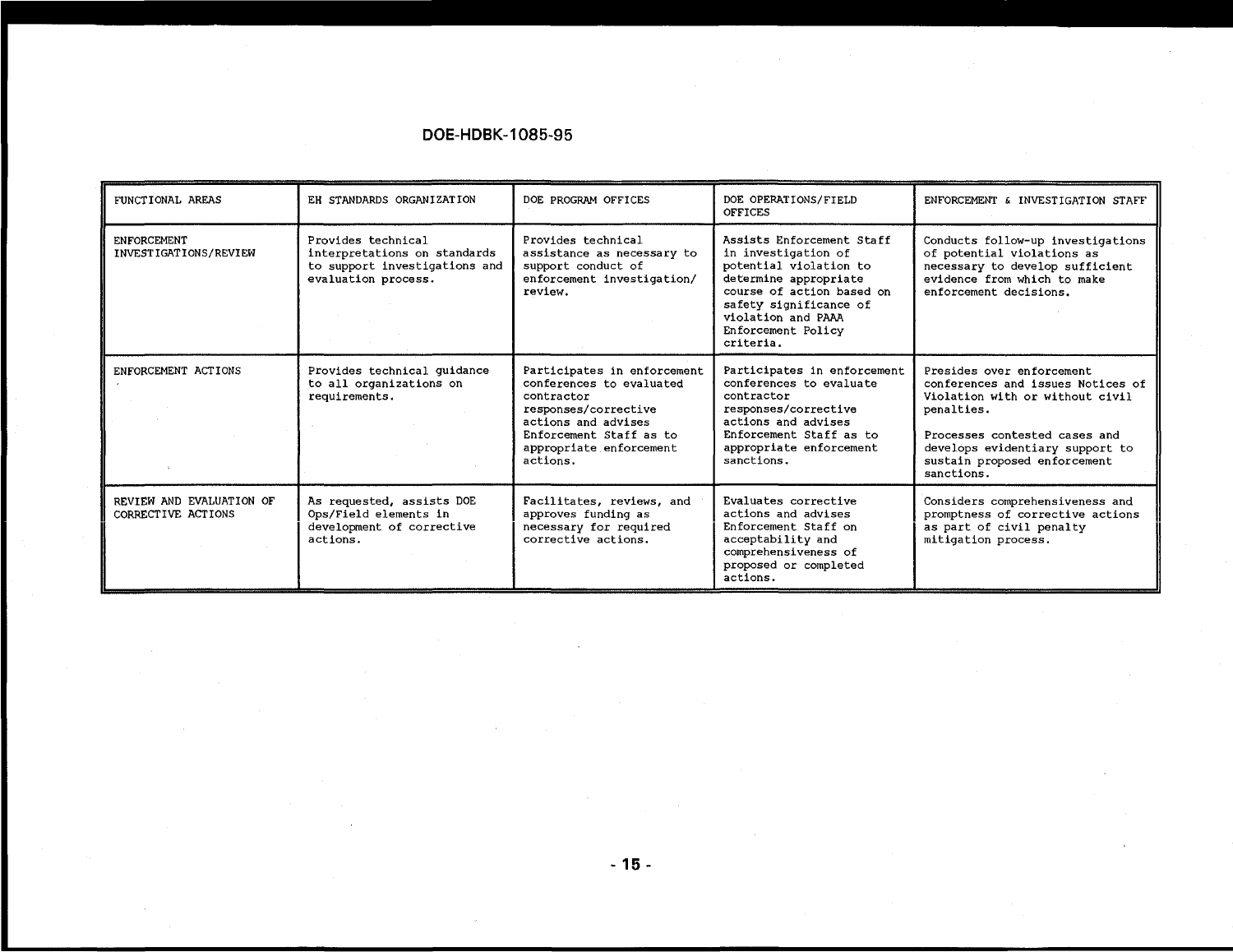INTENTIONALLY BLANK